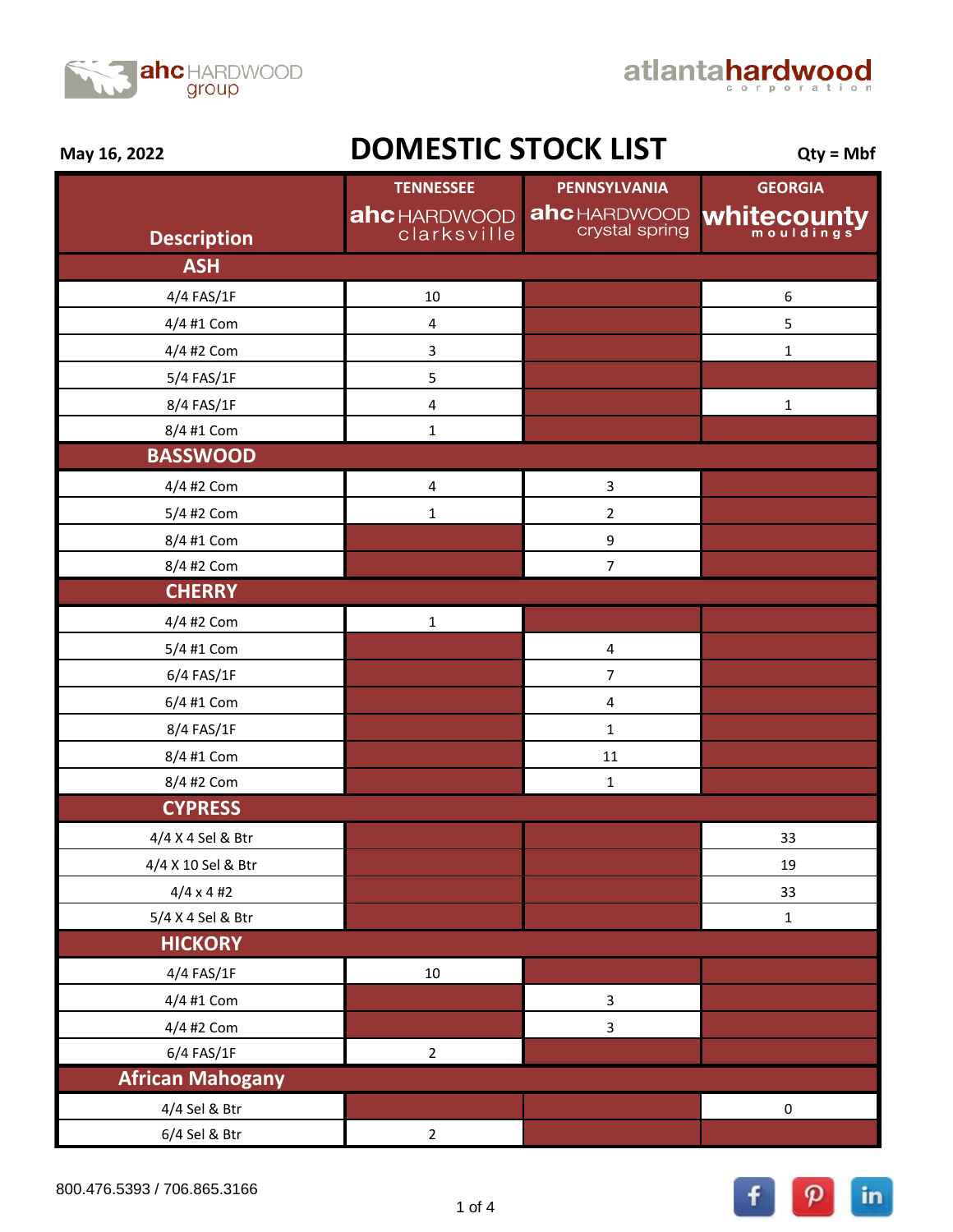



|                        | <b>TENNESSEE</b>        | PENNSYLVANIA                          | <b>GEORGIA</b> |
|------------------------|-------------------------|---------------------------------------|----------------|
|                        | <b>ahc</b> HARDWOOD     | <b>ahc</b> HARDWOOD<br>crystal spring | whitecounty    |
| <b>Description</b>     | clarksville             |                                       |                |
| <b>HARD MAPLE</b>      |                         |                                       |                |
| 4/4 Sel & Btr          |                         | $\mathbf 1$                           | $\pmb{4}$      |
| 4/4 #1 Com             | $\overline{2}$          | $\mathbf 1$                           |                |
| 4/4 #2 Com             | 13                      | 5                                     |                |
| 6/4 Sel & Btr          | $\mathbf{3}$            | $\mathbf 1$                           |                |
| 8/4 Sel & Btr          | $\overline{\mathbf{4}}$ |                                       |                |
| <b>AD SOFT MAPLE</b>   |                         |                                       |                |
| 4/4 FAS/1F (Sap & BTR) |                         |                                       | 27             |
| 4/4 #1 Com             |                         |                                       | 1              |
| 4/4 #2 Com             |                         | $\overline{2}$                        |                |
| <b>ND SOFT MAPLE</b>   |                         |                                       |                |
| 4/4 Ambrosia           |                         |                                       | $\mathbf 1$    |
| 5/4 Ambrosia           | 6                       |                                       |                |
| <b>RED OAK</b>         |                         |                                       |                |
| 4/4 FAS/1F             | 8                       |                                       |                |
| 4/4 #1 Com             |                         | $\overline{\mathbf{c}}$               |                |
| 4/4 #2 Com             | $\overline{2}$          | 4                                     |                |
| 5/4 FAS/1F             | 158                     |                                       |                |
| 5/4 #1 Com             | 23                      |                                       |                |
| 5/4 #2 Com             | $\overline{\mathbf{4}}$ |                                       |                |
| 5/4 S& B Qtr Sawn      | 1                       |                                       |                |
| 6/4 FAS/1F             | $\bf 8$                 |                                       |                |
| 6/4 #2 Com             | 9                       |                                       |                |
| 6/4 S&B Qtr Sawn       | $\overline{2}$          |                                       |                |
| 8/4 #1 Com             | 6                       |                                       |                |
| 8/4 #2 Com             | $\mathbf 1$             |                                       |                |
| <b>RED GRANDIS</b>     |                         |                                       |                |
| 4/4 FAS/1F - FSC 100%  |                         |                                       | 138            |
| 5/4 FAS/1F - FSC 100%  |                         |                                       | 17             |
| 6/4 FAS/1F - FSC 100%  |                         |                                       | $\overline{2}$ |
| 8/4 FAS/1F - FSC 100%  |                         |                                       | 22             |

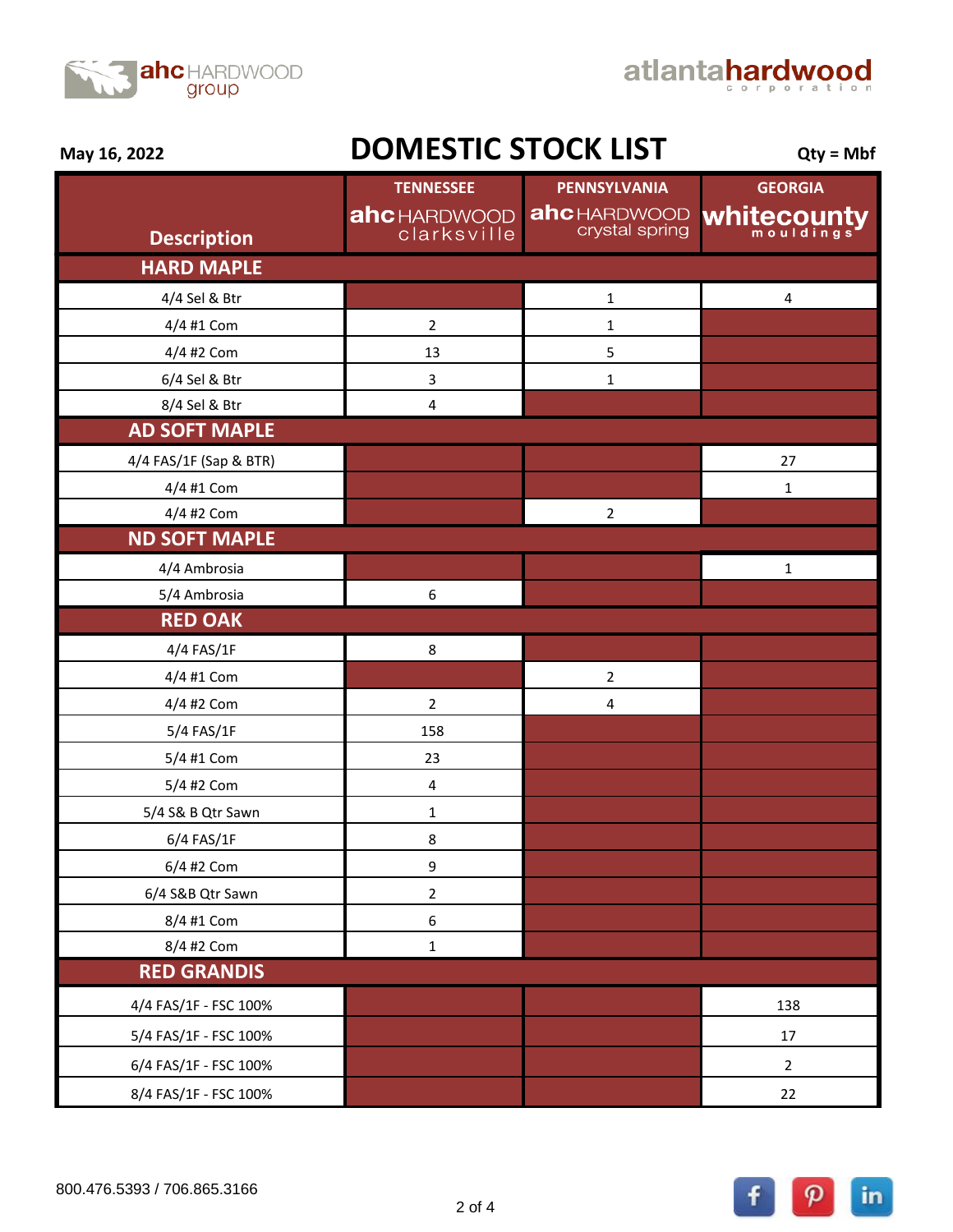



|                           | <b>TENNESSEE</b>    | PENNSYLVANIA                          | <b>GEORGIA</b> |
|---------------------------|---------------------|---------------------------------------|----------------|
|                           | <b>ahc</b> HARDWOOD | <b>ahc</b> HARDWOOD<br>crystal spring | Whitecounty    |
| <b>Description</b>        | clarksville         |                                       |                |
| <b>Sapele</b>             |                     |                                       |                |
| 4/4 Plain Sawn            |                     |                                       | 45             |
| 4/4 Qtr Sawn 12" & Wider  |                     |                                       | 32             |
| 6/4 Select & Btr          |                     |                                       | 10             |
| 8/4 Qtr Sawn              | $\mathbf 1$         |                                       |                |
| 8/4 Select & Btr          |                     |                                       | $\mathsf 3$    |
| 12/4 Plain Sawn           | $\mathbf 1$         |                                       |                |
| 12/4 Qtr Sawn             | 4                   |                                       |                |
| 12/4 Sel & Btr            | 11                  |                                       |                |
| <b>WHITE OAK</b>          |                     |                                       |                |
| 4/4 FAS/1F                | 19                  |                                       |                |
| 4/4 #1 Com                |                     |                                       | $\mathbf 1$    |
| 4/4 #2 Com                | $\mathsf{3}$        | $\overline{7}$                        |                |
| 5/4 FAS/1F                | 24                  | $\mathbf 1$                           | $\mathbf 1$    |
| 5/4 #1 Com                | 4                   |                                       |                |
| 5/4 #2 Com                |                     | $\mathbf 1$                           |                |
| 6/4 FAS/1F                | $\pmb{4}$           |                                       |                |
| 6/4 #1 Com                |                     | $\mathbf 1$                           |                |
| 8/4 FAS/1F                | 154                 |                                       |                |
| 8/4 #2 Com                | $\mathbf 1$         |                                       |                |
| <b>BLACK WALNUT</b>       |                     |                                       |                |
| $4/4$ FAS/1F              |                     | 3                                     |                |
| 4/4 FAS/1F 12"&wdr        |                     | 9                                     |                |
| 4/4 FAS/1F 7"&wdr         |                     | 9                                     |                |
| 4/4 #1 Com                | $\mathbf 1$         | $\overline{2}$                        |                |
| 4/4 RUSTIC                | $\overline{2}$      |                                       |                |
| <b>EASTERN WHITE PINE</b> |                     |                                       |                |
| 4/4 Clear                 | $\mathbf{3}$        |                                       |                |
| 8/4 Furniture Grade       |                     |                                       | $\mathbf 1$    |
|                           | Poplar              | Ash                                   | Gum            |
| VikingWood                | Pine                | Obeche                                |                |